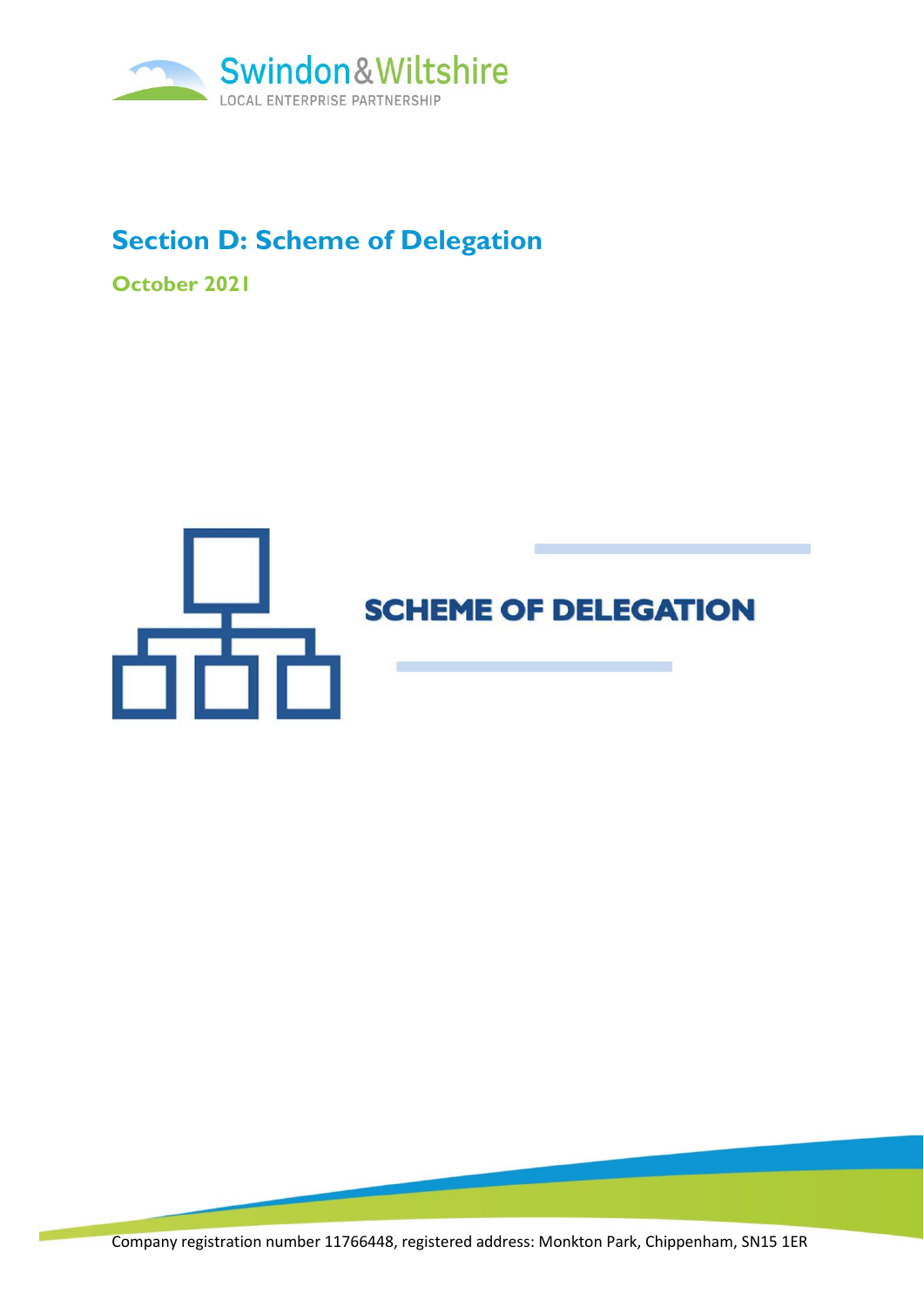

## **Scheme of Delegation**

- 1. Delegation of actions and decisions by the Board may only be made in accordance with the Constitution and this Scheme of Delegation.
- 2. Where the Chair is absent or unavailable, the Deputy Chair may act in their place.

### **Standing authorisations to the SWLEP CEO and the Chair: day to day management**

- 3. The SWLEP CEO is authorised to take such decisions as are necessary to enable her/him to carry out ongoing planning and administration tasks in relation to work already authorised by the Board within its business plan or by subsequent decisions of the Board. This includes liaison with Unitary Authorities and other stakeholders, making arrangements for Board meetings and other agreed activities and other decisions or actions which are required to implement decisions of the Board or support ongoing activities.
- 4. Any significant difficulties or complaints arising from use of the authority in paragraph 3 shall be reported promptly to the Chair it the first instance.
- 5. The SWLEP CEO shall provide a report to each Board meeting as required in relation to any significant issues or difficulties in relation to the use of the authority in paragraph 3 and shall provide further information about his/her actions on request from the Chair of the SWLEP Board.
- 6. The Chair is authorised to take day to day decisions in relation to the management of the work of the SWLEP CEO, and to provide financial authorisations to the SWLEP CEO as provided for in the Finance and Commissioning Policy (Section E).

### **Individual delegations of decision-making**

7. The Board may delegate authority to the Chair to take a specified decision on behalf of the Board on an exceptional basis where it determines that such decision or action must be taken urgently prior to the next scheduled Board meeting and it will not be practicable or appropriate to arrange an additional meeting of the Board to take the decision (whether in person or virtually as provided for in paragraph **Error! Reference source not found.** of the Constitution, Section B).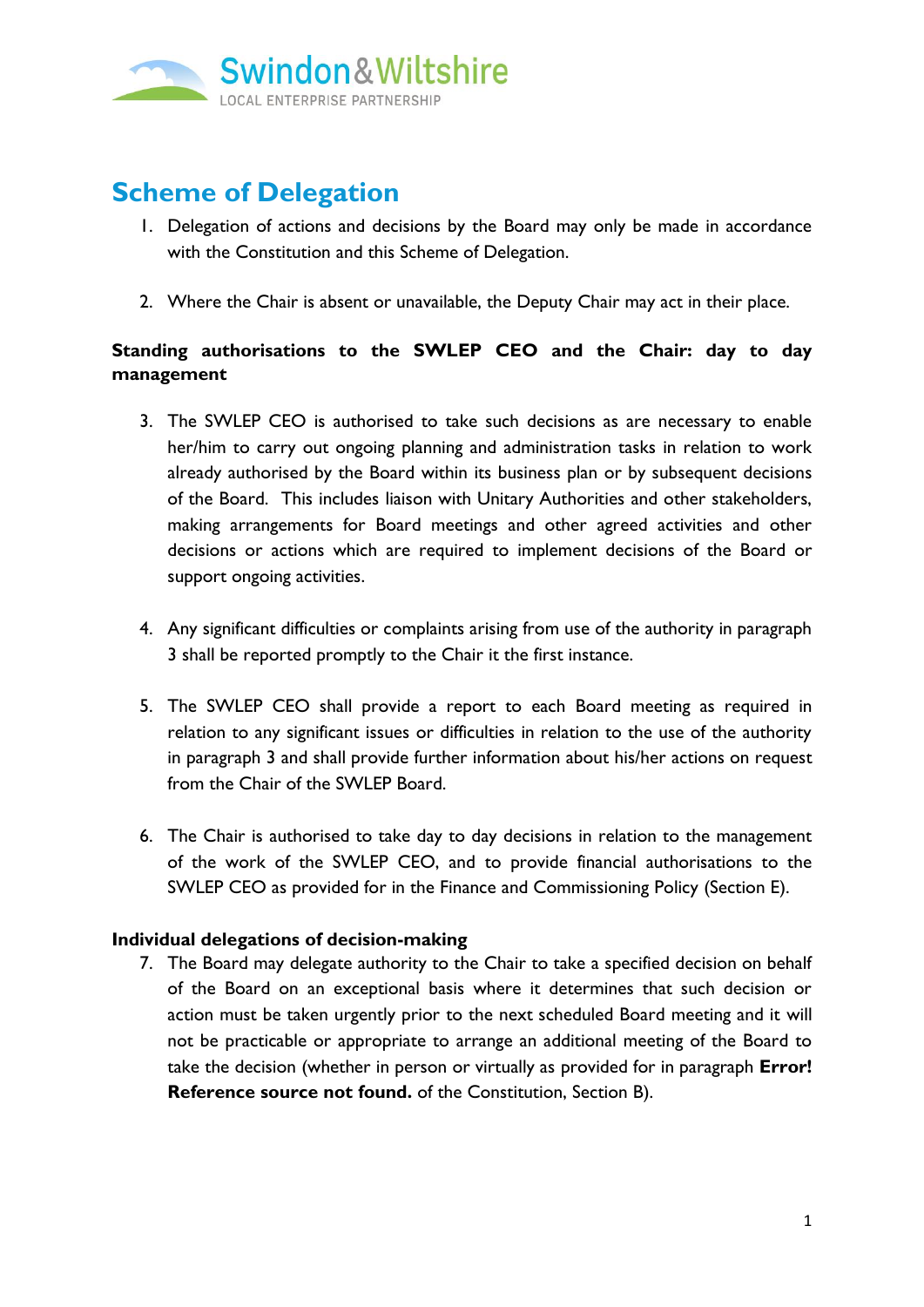

- 8. The Chair has the power to suspend a Board Director who is subject to a complaint pending the outcome of an investigation into that complaint in accordance with paragraph 12 of the Conflict of Interest Policy (Section C).
- 9. The Chair shall report to the Board at its next meeting on any decisions or actions made under a delegation within paragraph 7.
- <span id="page-2-0"></span>10. The Board may delegate authority to a Board working group, as defined in paragraph 13, on an exceptional basis to take specified decisions on behalf of the Board where the Board determines that such decision or action must be taken urgently prior to the next scheduled Board meeting and it is appropriate for it to be delegated to the Board working group rather than convening an additional Board meeting (whether in person or virtually as provided for in paragraph 16 of the Constitution).
- 11. The terms of any delegation under paragraph [10](#page-2-0) shall be clearly minuted, including the scope of the Group's authority and activities and the extent to which it is authorised to take decisions on behalf of the Board.
- 12. The Board working group shall report to the Board at its next meeting on all decisions or actions made under a delegation within paragraph 10.
- 13. The Board working group is a group of Board Director (minimum of two) and such other Board members as the Board considers appropriate.

#### **Authorisation of actions to implement Board decisions**

- <span id="page-2-1"></span>14. The Board may ask the SWLEP CEO, individual Board Directors, Standing Members Group, any Board Subgroup or other working group of the Board to carry out specific tasks or actions which implement decisions taken by the Board, where it considers that this will facilitate the performance of the SWLEP's activities within its Role and Governance Principles (Section A).
- <span id="page-2-2"></span>15. The Board may ask other individuals or organisations to carry out specific tasks or actions which implement decisions taken by the Board where it considers that this will facilitate the performance of the SWLEP's activities within its Role and Governance Principles and in accordance with the SWLEP's Finance and Commissioning Policy.
- 16. A Board Subgroup shall only carry out such activities as are specified within its terms of reference as agreed by the Board under paragraph **Error! Reference source**